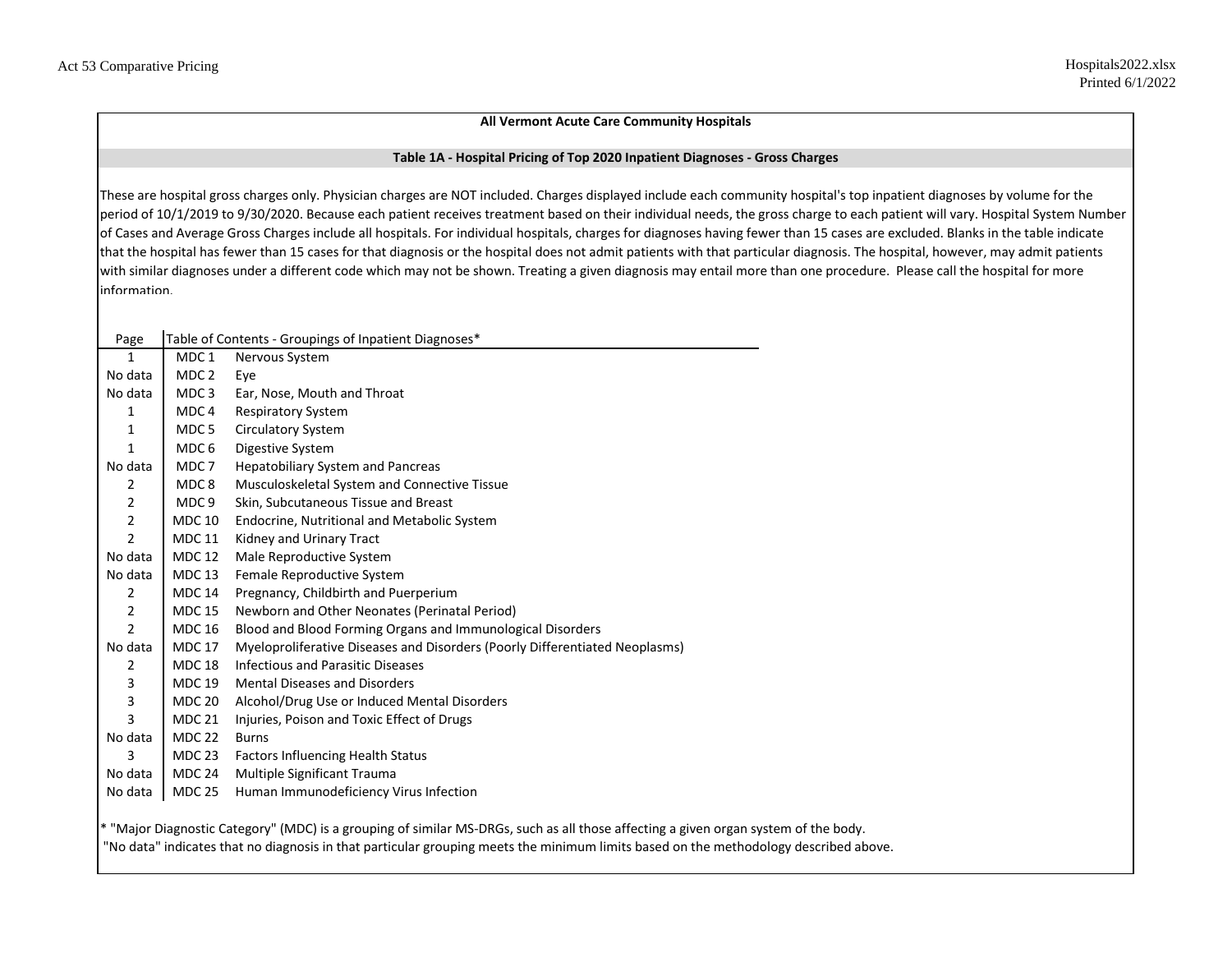| <b>Inpatient Diagnosis</b> |                                                                                   | <b>Hospital System</b>                        |                                                    | Vermont Community Hospitals - Charges Displayed Include Each Hospital's Top Diagnoses By Volume |                                         |                    |                                       |                                                    |                               |                              |                                                 |                                       |                             |                                          |                                                  |                         |                                               |
|----------------------------|-----------------------------------------------------------------------------------|-----------------------------------------------|----------------------------------------------------|-------------------------------------------------------------------------------------------------|-----------------------------------------|--------------------|---------------------------------------|----------------------------------------------------|-------------------------------|------------------------------|-------------------------------------------------|---------------------------------------|-----------------------------|------------------------------------------|--------------------------------------------------|-------------------------|-----------------------------------------------|
| <b>MDC</b>                 | <b>MS-DRG Diagnosis Description</b>                                               | <b>System Number</b><br>of Cases <sup>2</sup> | System<br>Average<br>Gross<br>Charges <sup>3</sup> | Brattleboro<br>Memorial<br>Hospital                                                             | Central<br>Vermont<br>Medical<br>Center | Copley<br>Hospital | <b>§</b> Gifford<br>Medical<br>Center | Grace<br>Cottage<br>Family<br>Health &<br>Hospital | Mount<br>Ascutney<br>Hospital | North<br>Country<br>Hospital | Northeastern<br>Vermont<br>Regional<br>Hospital | Northwestern<br><b>Medical Center</b> | Porter<br>Medical<br>Center | Rutland<br>Regional<br>Medical<br>Center | Southwestern<br>Vermont<br><b>Medical Center</b> | Springfield<br>Hospital | University of<br>Vermont<br>Medical<br>Center |
|                            | MDC 1: Diseases and Disorders of the Nervous System                               |                                               |                                                    |                                                                                                 |                                         |                    |                                       |                                                    |                               |                              |                                                 |                                       |                             |                                          |                                                  |                         |                                               |
| 57                         | Degenerative nervous system disorders w/o MCC                                     | 334                                           | \$57,559                                           |                                                                                                 |                                         |                    |                                       |                                                    | \$56,838                      |                              |                                                 |                                       |                             |                                          |                                                  |                         | \$66,200                                      |
| 65                         | Stroke with CC or TPA in 24 hrs                                                   | 479                                           | \$33,282                                           |                                                                                                 | \$22,591                                |                    |                                       |                                                    | \$62,361                      |                              |                                                 | \$15,359                              |                             | \$25,769                                 | \$19,779                                         | \$19,884                | \$39,424                                      |
| 101                        | Seizures w/o MCC                                                                  | 260                                           | \$22,254                                           |                                                                                                 | \$15,491                                |                    |                                       |                                                    |                               |                              |                                                 |                                       |                             | \$19,652                                 |                                                  |                         | \$24,709                                      |
|                            | MDC 4: Diseases and Disorders of the Respiratory System                           |                                               |                                                    |                                                                                                 |                                         |                    |                                       |                                                    |                               |                              |                                                 |                                       |                             |                                          |                                                  |                         |                                               |
| 177                        | Resp infect/inflam w MCC                                                          | 298                                           | \$32,322                                           |                                                                                                 | \$27,432                                |                    |                                       |                                                    |                               |                              |                                                 | \$17,541                              |                             | \$35,439                                 | \$25,179                                         |                         | \$39,857                                      |
| 178                        | Respiratory infections & inflammation with CC                                     | 133                                           | \$28,422                                           |                                                                                                 |                                         |                    |                                       |                                                    |                               |                              |                                                 |                                       |                             | \$22,145                                 | \$15,819                                         |                         | \$43,058                                      |
| 189                        | Pulmonary edema & respiratory failure                                             | 688                                           | \$27,178                                           | \$21,050                                                                                        | \$21,281                                | \$13,800           |                                       |                                                    |                               | \$27,476                     |                                                 | \$16,159                              | \$21,950                    | \$28,872                                 | \$17,535                                         | \$29,193                | \$33,907                                      |
| 190                        | Chronic lung disease (emphysema) with MCC                                         | 476                                           | \$21,996                                           | \$19,281                                                                                        | \$20,871                                | \$10,327           | \$21,078                              |                                                    |                               |                              | \$27,411                                        | \$16,831                              |                             | \$25,447                                 | \$16,222                                         |                         | \$28,505                                      |
| 191                        | Chronic lung disease (emphysema) with CC                                          | 230                                           | \$19,006                                           | \$16,265                                                                                        |                                         |                    | \$15,884                              |                                                    |                               |                              |                                                 |                                       |                             | \$17,753                                 | \$12,227                                         |                         | \$21,725                                      |
| 193                        | neumonia with MCC                                                                 | 546                                           | \$23,121                                           | \$27,266                                                                                        | \$22,006                                | \$10,097           |                                       |                                                    |                               |                              |                                                 | \$15,419                              |                             | \$32,014                                 | \$18,564                                         | \$28,661                | \$26,526                                      |
| 194                        | Pneumonia with CC                                                                 | 506                                           | \$17,609                                           | \$16,523                                                                                        |                                         |                    | \$17,250                              |                                                    | \$16,944                      | \$22,844                     | \$27,602                                        | \$10,680                              | \$15,469                    | \$19,177                                 | \$14,612                                         | \$20,453                | \$18,642                                      |
| 195                        | neumonia w/o CC                                                                   | 158                                           | \$13,158                                           |                                                                                                 |                                         |                    |                                       |                                                    |                               | \$22,332                     |                                                 |                                       |                             | \$8,961                                  | \$11,043                                         |                         | \$12,296                                      |
|                            | MDC 5: Diseases and Disorders of the Circulatory System                           |                                               |                                                    |                                                                                                 |                                         |                    |                                       |                                                    |                               |                              |                                                 |                                       |                             |                                          |                                                  |                         |                                               |
| 280                        | AMI discharged alive w MCC                                                        | 348                                           | \$29,631                                           |                                                                                                 | \$23,178                                |                    |                                       |                                                    |                               |                              |                                                 | \$10,991                              |                             | \$26,537                                 | \$19,556                                         |                         | \$39,554                                      |
| 281                        | AMI discharged alive w CC                                                         | 303                                           | \$19,197                                           |                                                                                                 | \$15,248                                |                    |                                       |                                                    |                               | \$23,861                     |                                                 | \$8,670                               |                             | \$14,743                                 |                                                  |                         | \$26,681                                      |
| 282                        | AMI discharged alive wout CC/MCC                                                  | 219                                           | \$14,029                                           |                                                                                                 | \$8,544                                 |                    |                                       |                                                    |                               | \$12,939                     |                                                 | \$7,100                               |                             | \$10,783                                 |                                                  |                         | \$22,684                                      |
| 291                        | leart failure with MCC                                                            | 918                                           | \$25,835                                           | \$24,548                                                                                        | \$21,646                                | \$10,335           | \$19,740                              |                                                    |                               | \$27,395                     | \$30,496                                        | \$16,463                              |                             | \$27,843                                 | \$16,705                                         | \$26,903                | \$34,293                                      |
| 292                        | leart failure with CC                                                             | 394                                           | \$19,660                                           | \$25,766                                                                                        | \$18,458                                |                    | \$17,252                              |                                                    | \$17,732                      | \$18,065                     | \$26,462                                        | \$12,032                              | \$18,202                    | \$18,155                                 | \$14,264                                         | \$22,788                | \$25,859                                      |
| 308                        | leart rhythm disturbances with MCC                                                | 224                                           | \$22,972                                           |                                                                                                 | \$20,318                                |                    |                                       |                                                    |                               |                              |                                                 |                                       |                             | \$27,469                                 | \$18,183                                         |                         | \$28,992                                      |
| 309                        | leart rhythm disturbances with CC                                                 | 400                                           | \$16,093                                           | \$15,558                                                                                        | \$14,631                                |                    |                                       |                                                    |                               |                              |                                                 | \$10,374                              |                             | \$17,873                                 | \$15,545                                         |                         | \$16,704                                      |
| 312                        | Syncope & collapse                                                                | 227                                           | \$18,717                                           |                                                                                                 | \$14,185                                |                    |                                       |                                                    |                               |                              |                                                 |                                       |                             | \$18,165                                 | \$14,503                                         |                         | \$23,653                                      |
| 313                        | Chest pain                                                                        | 114                                           | \$15,774                                           |                                                                                                 |                                         |                    | \$20,308                              |                                                    |                               |                              |                                                 |                                       |                             | \$15,462                                 |                                                  |                         | \$14,048                                      |
|                            | MDC 6: Diseases and Disorders of the Digestive System                             |                                               |                                                    |                                                                                                 |                                         |                    |                                       |                                                    |                               |                              |                                                 |                                       |                             |                                          |                                                  |                         |                                               |
| 331                        | Major small & large bowel procedures without CC/MCC                               | 181                                           | \$38,907                                           |                                                                                                 |                                         |                    |                                       |                                                    |                               | \$57,270                     |                                                 |                                       |                             | \$35,068                                 |                                                  |                         | \$34,224                                      |
| 378                        | Bleeding from the stomach or intestine with CC                                    | 383                                           | \$19,895                                           |                                                                                                 | \$16,519                                | \$9,737            |                                       |                                                    |                               |                              | \$27,321                                        | \$11,446                              |                             | \$23,138                                 | \$15,752                                         |                         | \$22,847                                      |
| 389                        | G.I. obstruction with CC                                                          | 233                                           | \$18,258                                           |                                                                                                 | \$15,796                                |                    |                                       |                                                    |                               |                              |                                                 | \$11,712                              |                             | \$16,158                                 | \$17,022                                         |                         | \$25,547                                      |
| 390                        | G.I. obstruction w/o CC                                                           | 169                                           | \$14,367                                           |                                                                                                 |                                         |                    |                                       |                                                    |                               |                              |                                                 |                                       |                             |                                          | \$11,626                                         |                         | \$18,507                                      |
| 392                        | rritation or ulcer of the esophagus or stomach w/o MC                             | 762                                           | \$15,934                                           | \$18,679                                                                                        | \$14,274                                | \$9,256            | \$13,589                              |                                                    | \$14,204                      | \$20,468                     | \$17,849                                        | \$10,458                              | \$14,243                    | \$15,629                                 | \$14,607                                         | \$18,245                | \$18,996                                      |
|                            | MDC 8: Diseases and Disorders of the Musculoskeletal System and Connective Tissue |                                               |                                                    |                                                                                                 |                                         |                    |                                       |                                                    |                               |                              |                                                 |                                       |                             |                                          |                                                  |                         |                                               |
| 460                        | Fusion of spinal vertebra of the chest or low back w/o MCC                        | 209                                           | \$75,292                                           |                                                                                                 |                                         |                    |                                       |                                                    |                               |                              |                                                 | \$57,684                              |                             |                                          |                                                  |                         | \$80,848                                      |
| 470                        | Hip or knee replacement or reattachment of feet or legs w/o<br>MCC                | 1901                                          | \$40,706                                           | \$29,751                                                                                        | \$35,928                                | \$38,230           | \$46,680                              |                                                    |                               | \$54,537                     | \$57,170                                        | \$55,860                              | \$56,166                    | \$35,918                                 | \$38,570                                         | \$37,772                | \$41,483                                      |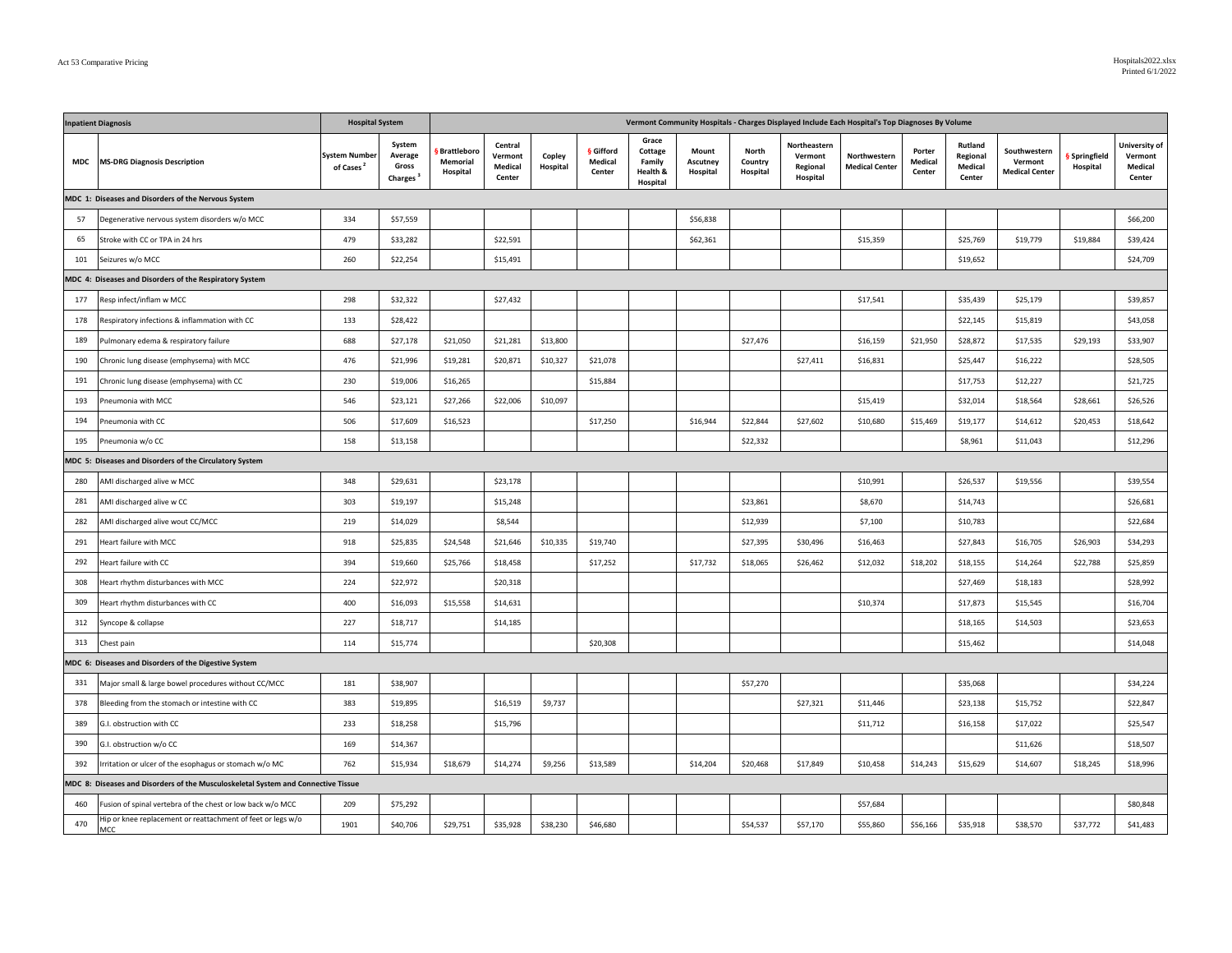| <b>Inpatient Diagnosis</b> |                                                                                                  | <b>Hospital System</b>                        |                                                    | Vermont Community Hospitals - Charges Displayed Include Each Hospital's Top Diagnoses By Volume |                                         |                    |                                |                                                    |                               |                              |                                                 |                                       |                             |                                          |                                                  |                         |                                               |
|----------------------------|--------------------------------------------------------------------------------------------------|-----------------------------------------------|----------------------------------------------------|-------------------------------------------------------------------------------------------------|-----------------------------------------|--------------------|--------------------------------|----------------------------------------------------|-------------------------------|------------------------------|-------------------------------------------------|---------------------------------------|-----------------------------|------------------------------------------|--------------------------------------------------|-------------------------|-----------------------------------------------|
| MDC                        | <b>MS-DRG Diagnosis Description</b>                                                              | <b>System Number</b><br>of Cases <sup>2</sup> | System<br>Average<br>Gross<br>Charges <sup>3</sup> | Brattleboro<br>Memorial<br>Hospital                                                             | Central<br>Vermont<br>Medical<br>Center | Copley<br>Hospital | § Gifford<br>Medical<br>Center | Grace<br>Cottage<br>Family<br>Health &<br>Hospital | Mount<br>Ascutney<br>Hospital | North<br>Country<br>Hospital | Northeastern<br>Vermont<br>Regional<br>Hospital | Northwestern<br><b>Medical Center</b> | Porter<br>Medical<br>Center | Rutland<br>Regional<br>Medical<br>Center | Southwestern<br>Vermont<br><b>Medical Center</b> | Springfield<br>Hospital | University of<br>Vermont<br>Medical<br>Center |
| 481                        | Hip & femur procedures except major joint w CC                                                   | 284                                           | \$45,658                                           | \$38,047                                                                                        | \$36,444                                |                    |                                |                                                    |                               |                              |                                                 |                                       |                             | \$40,021                                 | \$35,622                                         |                         | \$54,770                                      |
| 483                        | Upper extrem major joint & limb reattachment                                                     | 261                                           | \$53,808                                           | \$30,507                                                                                        |                                         | \$50,995           |                                |                                                    |                               |                              |                                                 |                                       |                             | \$48,490                                 |                                                  |                         | \$63,617                                      |
| 536                        | Fractures of hip & pelvis w/o MCC                                                                | 105                                           | \$19,610                                           |                                                                                                 |                                         |                    |                                |                                                    |                               |                              |                                                 |                                       |                             |                                          | \$12,039                                         |                         | \$26,610                                      |
| 552                        | Medical back problems w/o MCC                                                                    | 237                                           | \$24,147                                           |                                                                                                 |                                         |                    |                                |                                                    |                               |                              |                                                 | \$11,002                              |                             | \$25,182                                 | \$13,103                                         |                         | \$29,792                                      |
| 554                        | Bone diseases & arthropathies w/o MCC                                                            | 107                                           | \$31,452                                           |                                                                                                 |                                         |                    | \$43,921                       |                                                    |                               |                              |                                                 |                                       |                             |                                          | \$32,354                                         |                         | \$20,929                                      |
| 559                        | Aftercare, musculoskeletal system and connective tissue with<br>MCC                              | 51                                            | \$45,233                                           |                                                                                                 |                                         |                    |                                |                                                    | \$33,750                      |                              |                                                 |                                       |                             |                                          |                                                  |                         | \$60,663                                      |
| 560                        | Aftercare, musculoskeletal system & connective tissue w CC                                       | 251                                           | \$38,423                                           |                                                                                                 |                                         |                    |                                |                                                    | \$37,646                      |                              |                                                 |                                       |                             |                                          |                                                  |                         | \$41,481                                      |
| 561                        | Aftercare, musculoskeletal system & connective tissue w/o<br>CC/MCC                              | 105                                           | \$26,096                                           |                                                                                                 |                                         |                    |                                |                                                    | \$23,791                      |                              |                                                 |                                       |                             |                                          |                                                  |                         | \$29,882                                      |
| 563                        | FX, sprn, strn & disl except femur, hip, pelvis & thigh w/o MCC                                  | 138                                           | \$19,153                                           |                                                                                                 |                                         |                    | \$17,942                       |                                                    |                               |                              |                                                 |                                       |                             | \$17,003                                 | \$19,411                                         |                         | \$22,543                                      |
|                            | MDC 9: Diseases and Disorders of the Skin, Subcutaneous Tissue and Breast                        |                                               |                                                    |                                                                                                 |                                         |                    |                                |                                                    |                               |                              |                                                 |                                       |                             |                                          |                                                  |                         |                                               |
| 603                        | A deep infection of the skin w/o MCC                                                             | 495                                           | \$15,789                                           | \$11,674                                                                                        | \$13,022                                | \$8,419            | \$17,548                       |                                                    | \$12,330                      | \$17,453                     |                                                 | \$10,896                              | \$13,037                    | \$18,153                                 | \$13,467                                         | \$22,298                | \$19,114                                      |
|                            | MDC 10: Endocrine, Nutritional and Metabolic Diseases and Disorders                              |                                               |                                                    |                                                                                                 |                                         |                    |                                |                                                    |                               |                              |                                                 |                                       |                             |                                          |                                                  |                         |                                               |
| 641                        | Dehydration w/o MCC                                                                              | 398                                           | \$17,595                                           | \$18,692                                                                                        | \$16,448                                |                    | \$14,087                       |                                                    |                               | \$16,102                     |                                                 | \$9,145                               |                             | \$21,538                                 | \$14,732                                         |                         | \$19,447                                      |
|                            | MDC 11: Diseases and Disorders of the Kidney and Urinary Tract                                   |                                               |                                                    |                                                                                                 |                                         |                    |                                |                                                    |                               |                              |                                                 |                                       |                             |                                          |                                                  |                         |                                               |
| 683                        | Renal failure with CC                                                                            | 328                                           | \$18,160                                           | \$16,391                                                                                        | \$15,557                                | \$9,516            |                                |                                                    | \$16,379                      | \$19,298                     |                                                 |                                       |                             | \$19,134                                 | \$13,747                                         |                         | \$22,472                                      |
| 690                        | Kidney or urinary tract infection w/o MCC                                                        | 440                                           | \$17,258                                           | \$23,518                                                                                        | \$17,279                                |                    | \$15,012                       |                                                    |                               | \$17,861                     | \$25,678                                        | \$11,200                              |                             | \$16,162                                 | \$15,774                                         | \$16,982                | \$20,027                                      |
|                            | MDC 14: Pregnancy, Childbirth, and the Puerperium                                                |                                               |                                                    |                                                                                                 |                                         |                    |                                |                                                    |                               |                              |                                                 |                                       |                             |                                          |                                                  |                         |                                               |
| 768                        | Vaginal delivery w o.r. proc except steril &/or D&C                                              | 142                                           | \$15,507                                           |                                                                                                 |                                         |                    |                                |                                                    |                               |                              |                                                 |                                       | \$15,082                    |                                          |                                                  |                         | \$16,759                                      |
| 787                        | Cesarean section w/o sterilization w CC                                                          | 305                                           | \$24,308                                           | \$19,211                                                                                        |                                         |                    |                                |                                                    |                               |                              |                                                 | \$11,628                              |                             | \$19,681                                 |                                                  |                         | \$27,290                                      |
| 788                        | Cesarean section w/o sterilization w/o CC/MCC                                                    | 699                                           | \$19,570                                           | \$17,790                                                                                        | \$15,934                                | \$15,617           |                                |                                                    |                               | \$21,937                     |                                                 | \$11,044                              | \$23,637                    | \$21,316                                 | \$16,726                                         |                         | \$22,501                                      |
| 806                        | Vaginal delivery w/o sterilization/D&C w CC                                                      | 727                                           | \$11,806                                           | \$9,679                                                                                         | \$14,420                                | \$5,663            | \$11,305                       |                                                    |                               | \$10,538                     | \$12,997                                        | \$4,733                               | \$12,095                    | \$12,256                                 | \$10,743                                         |                         | \$13,125                                      |
| 807                        | Vaginal delivery w/o sterilization/D&C w/o CC/MCC                                                | 2377                                          | \$10,342                                           | \$8,780                                                                                         | \$12,875                                | \$5,279            | \$10,656                       |                                                    |                               | \$8,993                      | \$13,192                                        | \$4,232                               | \$10,742                    | \$11,968                                 | \$10,260                                         |                         | \$11,332                                      |
| 833                        | Other antepartum diagnosis w/o o.r. procedure w/o CC/MCC                                         | 163                                           | \$9,356                                            |                                                                                                 |                                         |                    | \$14,150                       |                                                    |                               |                              |                                                 |                                       |                             |                                          | \$4,509                                          |                         | \$10,694                                      |
|                            | MDC 15: Newborns and Other Neonates with Conditions Originating in the Perinatal Period          |                                               |                                                    |                                                                                                 |                                         |                    |                                |                                                    |                               |                              |                                                 |                                       |                             |                                          |                                                  |                         |                                               |
| 789                        | Neonates died or transferred to an Oth acute care facility                                       | 140                                           | \$25,023                                           | \$2,791                                                                                         | \$3,096                                 |                    |                                |                                                    |                               |                              |                                                 | \$2,779                               | \$3,429                     | \$4,822                                  |                                                  |                         |                                               |
| 793                        | A full-term baby with major problems                                                             | 341                                           | \$25,487                                           | \$5,034                                                                                         |                                         |                    |                                |                                                    |                               | \$9,323                      | \$10,693                                        | \$4,567                               | \$3,817                     |                                          | \$6,167                                          |                         | \$42,210                                      |
| 794                        | Newborn with medical problems                                                                    | 1807                                          | \$5,455                                            | \$4,130                                                                                         | \$5,421                                 | \$2,707            | \$4,774                        |                                                    |                               | \$5,912                      | \$5,383                                         | \$3,438                               | \$2,851                     | \$5,285                                  | \$4,234                                          |                         | \$7,282                                       |
| 795                        | Normal newborn                                                                                   | 2402                                          | \$3,529                                            | \$3,592                                                                                         | \$4,089                                 | \$2,451            | \$3,479                        |                                                    |                               | \$4,538                      | \$4,947                                         | \$2,894                               | \$2,415                     | \$3,624                                  | \$3,414                                          |                         | \$3,557                                       |
|                            | MDC 16: Diseases and Disorders of the Blood and Blood Forming Organs and Immunological Disorders |                                               |                                                    |                                                                                                 |                                         |                    |                                |                                                    |                               |                              |                                                 |                                       |                             |                                          |                                                  |                         |                                               |
| 812                        | Red blood cell disorders w/o MCC                                                                 | 175                                           | \$17,264                                           |                                                                                                 | \$19,674                                |                    |                                |                                                    |                               |                              |                                                 | \$11,613                              |                             | \$17,046                                 |                                                  |                         | \$21,202                                      |
|                            | MDC 18: Infectious and Parasitic Diseases (Systemic or Unspecified Sites)                        |                                               |                                                    |                                                                                                 |                                         |                    |                                |                                                    |                               |                              |                                                 |                                       |                             |                                          |                                                  |                         |                                               |